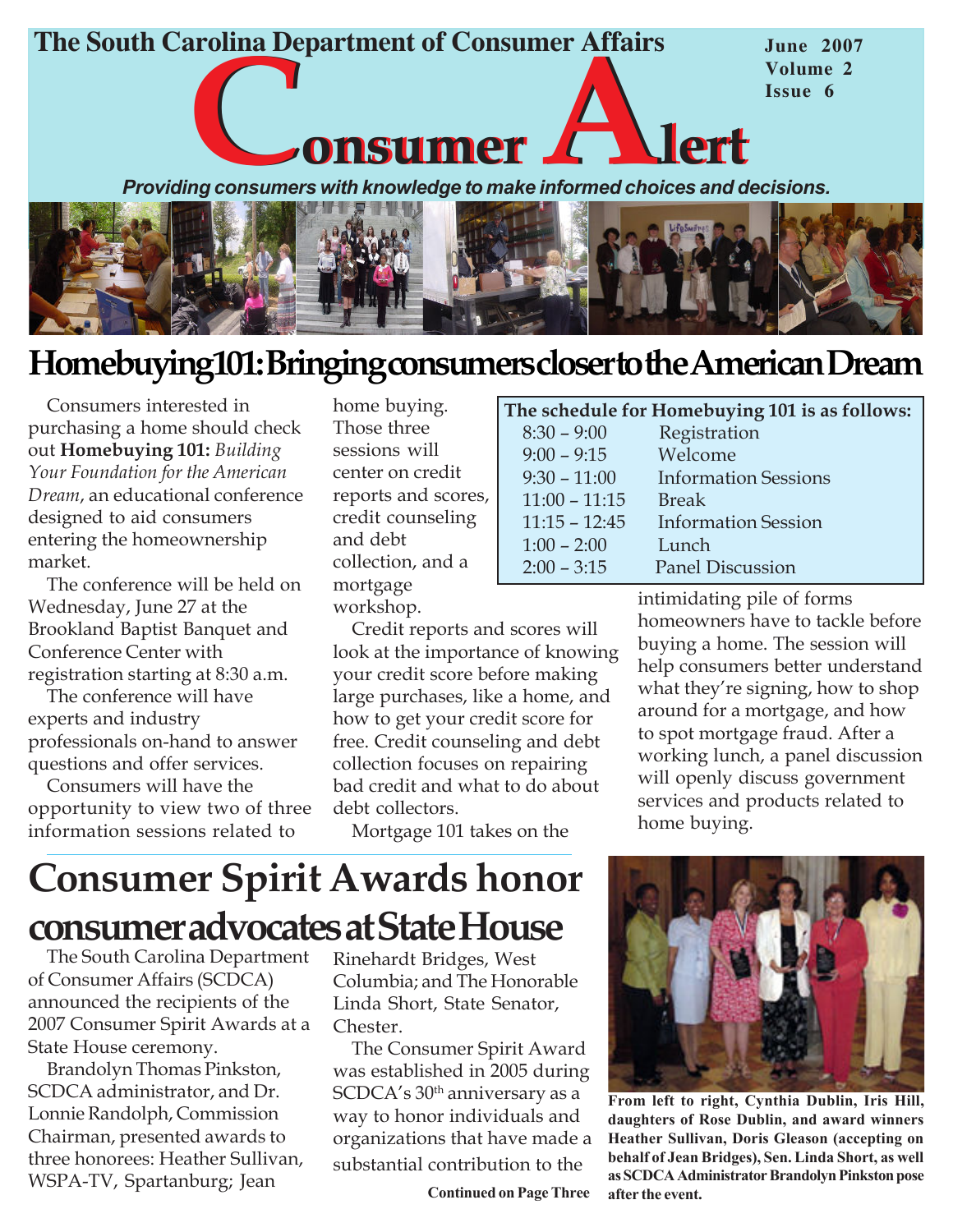

# The Help Desk: How do I cancel my Private Mortgage Insurance?

If you're still paying for Private Mortgage Insurance (PMI) you may be wasting hundreds of dollars a year.

PMI is intended to protect the lender if you default on the loan and is often required if you put less than 20 percent down on a home mortgage. The Homeowners Protection Act of establishes rules for automatic termination and borrower cancellation of PMI on home mortgages.

These protections apply to certain home mortgages signed on or after July 29, 1999 for the purchase, initial construction, or refinance of a single-family home. These protections do not apply to government-insured FHA or VA loans or to loans with lender-paid PMI.

For home mortgages signed on or after July 29, 1999, your

PMI must be terminated automatically when you reach 22 percent or by request when you reach 20 percent equity based on the original property value, if your mortgage payments are current. This is the rule except in cases of certain exceptions.

One exception is if your loan is "high-risk." Another is if you have not been current on your payments within the year prior to the time for termination or cancellation. A third is if you have other liens on your property. For these loans, your PMI may continue. Ask your lender or mortgage servicer for more information about these requirements.

If you signed your mortgage before July 29, 1999, you can still ask to have the PMI canceled once you exceed 20 percent equity in your home, but federal law does not require your lender or mortgage servicer to cancel the insurance.

The savings can be significant. On a \$100,000 loan with 10 percent down (\$10,000), PMI might cost you \$40 a month. If you can cancel the PMI, you can save \$480 a year and many thousands of dollars over the loan. Check your annual escrow account statement or call your lender to find out exactly how much PMI is costing you each year.

Additional things to know about PMI cancellation:

New borrowers covered by the law must be told - at closing and once a year - about PMI termination and cancellation.

Mortgage servicers must provide a telephone number for all their mortgage borrowers to call for information.

## Got Questions??? Ask Consumer Affairs with online chatting

Think you have been a victim of a scam or just need general information about fraud protection? Are you an athlete agent or pre-need burial provider in need of additional



instrucitons about licensing? Or are you a business that has questions about the Buyer Beware list?

Then log on to Ask Consumer Affairs, an interactive forum that provides you with great consumer information.

Visit the South Carolina Department of Consumer Affairs website at scconsumer.gov and click on LIVE CHAT.

A communication specialist is there to assist you with any questions you may have Monday through Friday from 8:30 a.m. until 5:00 p.m.

### After Hours: Identity Theft to be held on June 19

The South Carolina Department of Consumer Affairs will present a special session of After Hours on Identity Theft: How to prevent it and what to do if you've been victimized on June 19.

"After Hours" is an after-business-hours program aimed to educate South Carolina consumers. After Hours is typically held every third Tuesday of the month and features free consumer education seminars.

This month's After Hours will focus on how to avoid being a victim of identity theft. Specialists will be present to give advice on what to do if you feel you have been a victim of identity theft, as well as tips to protect yourself.

After Hours is held at the SCDCA office, 3600 Forest Drive, Columbia. Light refreshments will be served.